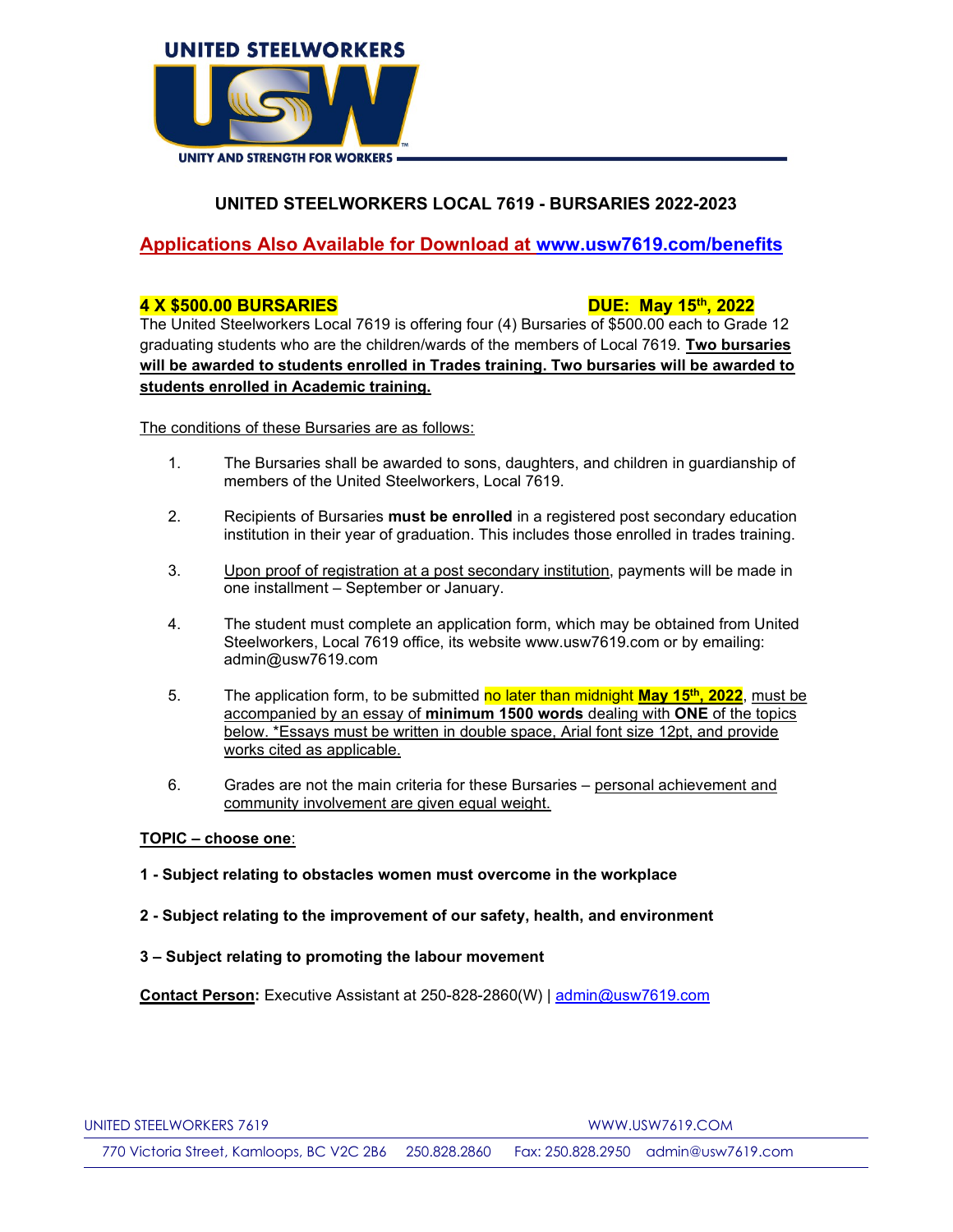

# **UNITED STEELWORKERS LOCAL 7619**

## **BURSARY APPLICATION FORM**

| EMAIL: New York Products and the contract of the contract of the contract of the contract of the contract of the contract of the contract of the contract of the contract of the contract of the contract of the contract of t |                                                                                                                                                  |
|--------------------------------------------------------------------------------------------------------------------------------------------------------------------------------------------------------------------------------|--------------------------------------------------------------------------------------------------------------------------------------------------|
| <b>NAME OF PARENTS/GUARDIANS:</b>                                                                                                                                                                                              |                                                                                                                                                  |
|                                                                                                                                                                                                                                | NAME OF HIGH SCHOOL CURRENTLY ATTENDING: University Analysis And Manuscript ATTENDING:                                                           |
| <b>PLANS FOR FURTHER EDUCATION:</b>                                                                                                                                                                                            | <u> 1989 - Johann Stoff, amerikansk politiker (d. 1989)</u>                                                                                      |
|                                                                                                                                                                                                                                | ,我们也不能在这里的时候,我们也不能在这里的时候,我们也不能会在这里的时候,我们也不能会在这里的时候,我们也不能会在这里的时候,我们也不能会在这里的时候,我们也不                                                                |
| POST SECONDARY INSTITUTION ENROLLED AND TERM                                                                                                                                                                                   | ,我们也不能在这里的时候,我们也不能在这里的时候,我们也不能不能不能会不能会不能会不能会不能会不能会不能会不能会不能会。<br>第2012章 我们的时候,我们的时候,我们的时候,我们的时候,我们的时候,我们的时候,我们的时候,我们的时候,我们的时候,我们的时候,我们的时候,我们的时候,我 |
|                                                                                                                                                                                                                                |                                                                                                                                                  |
|                                                                                                                                                                                                                                | TELL US ABOUT YOURSELF: (i.e. personal achievements, community involvement,                                                                      |
|                                                                                                                                                                                                                                | financial need, academic achievements): (use separate sheet if necessary)                                                                        |
|                                                                                                                                                                                                                                |                                                                                                                                                  |

UNITED STEELWORKERS 7619

**WWW.USW7619.COM** 

770 Victoria Street, Kamloops, BC V2C 2B6 250.828.2860 Fax: 250.828.2950 admin@usw7619.com